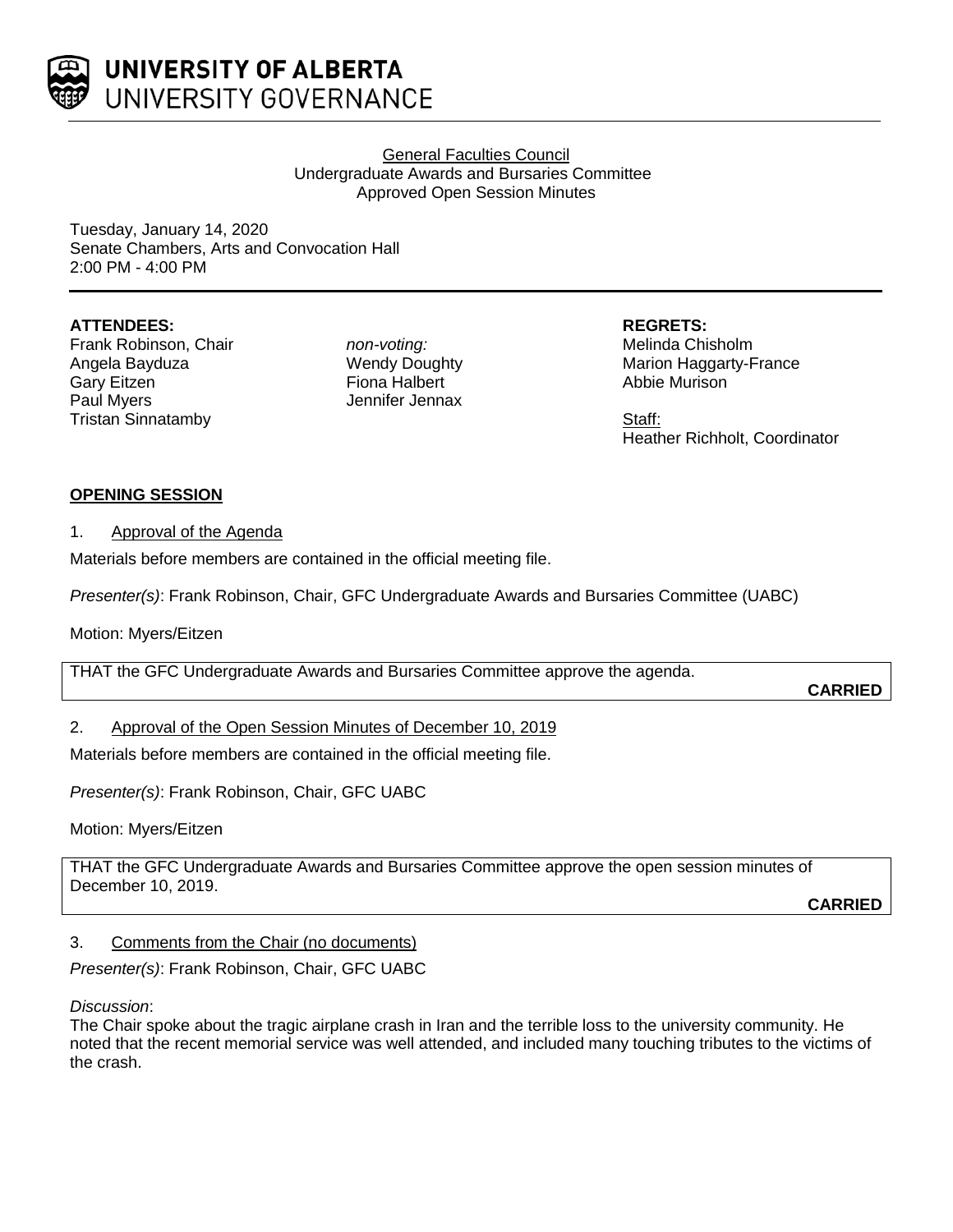Ms Jennex noted that a memorial fund had been established in the memory of victims of the crash with a goal to raise one million dollars toward an endowment to fund a graduate student award. She also mentioned some GoFundMe pages that had been set up for the support of the victims' families.

Ms Halbert informed the committee that the Student Financial Support office had been working to pull together supports for affected students related to unexpected issues such as travel and housing expenses.

Dr Doughty noted that there were special counselling supports available for students and staff members, and acknowledged the many volunteers who helped with the memorial service.

The Chair welcomed the new student member, Tristan Sinnatamby to the committee and explained that two of the previous committee members had to step down. He noted that the GFC Nominating Committee was currently working on committee replenishment.

# **ACTION ITEMS**

#### 4. New Annually Funded Financial Supports for Approval

Materials before members are contained in the official meeting file.

*Presenter(s)*: Fiona Halbert, Assistant Registrar, Student Financial Support; Allen Wolfe, Specialist, Student Financial Support, Office of the Registrar; Shari Klassen, Specialist, Student Financial Support, Office of the Registrar

#### *Discussion*:

Members discussed the proposed Microquest Leadership Award in Science and the program registration criteria. The award was removed from the submission to determine further clarification of the terms.

## Motion: Myers/Eitzen

THAT the GFC Undergraduate Awards and Bursaries Committee approve, with delegated authority from General Faculties Council, the following new annually funded Undergraduate Awards and Bursaries, as submitted by Student Financial Support and as set forth in Attachment 1, as amended, to be effective immediately:

• Microquest Leadership Award in Engineering

**CARRIED**

## 5. New Endowed Financial Supports for Approval

Materials before members are contained in the official meeting file.

*Presenter(s)*: Fiona Halbert, Assistant Registrar, Student Financial Support; Allen Wolfe, Specialist, Student Financial Support, Office of the Registrar; Shari Klassen, Specialist, Student Financial Support, Office of the Registrar

#### *Discussion*:

Members discussed the terms for the Miller Screenwriting Award and noted that the donor did not want a specific degree program identified.

#### Motion: Myers/Sinnatamby

THAT the GFC Undergraduate Awards and Bursaries Committee approve, with delegated authority from General Faculties Council, the following new endowed Undergraduate Awards and Bursaries, as submitted by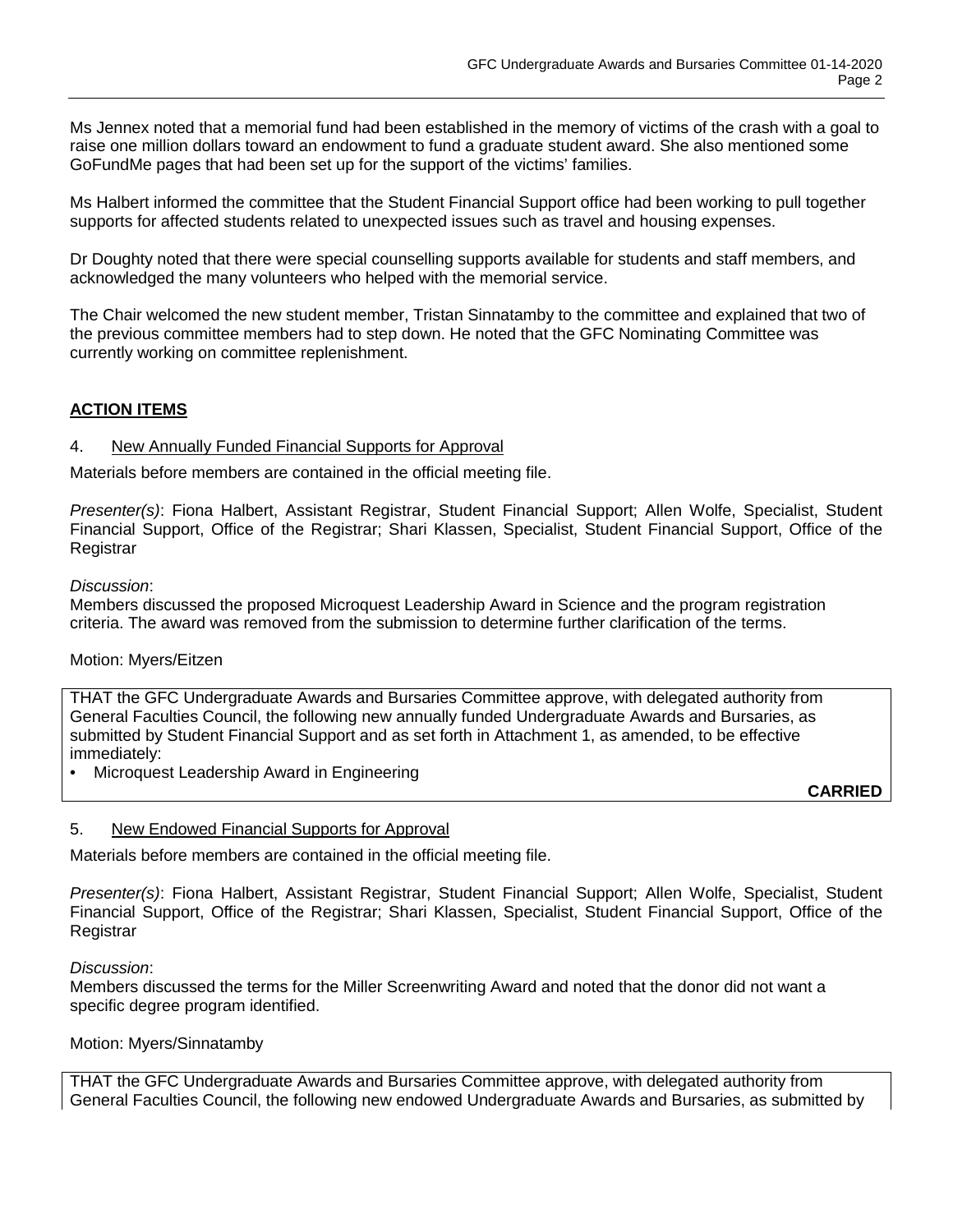Student Financial Support and as set forth in Attachment 1, as amended, to be effective immediately:

- Diane Reader Jones Award for Women in Computing Science
- UAAAHK 40th Anniversary Award
- Khoo-Choy Travel Award in Education
- Glenn and Barbara White Award
- Miller Screenwriting Award
- Robottom Scholarship in Law

**CARRIED**

## 6. Amended Financial Supports for Approval

Materials before members are contained in the official meeting file.

*Presenter(s)*: Fiona Halbert, Assistant Registrar, Student Financial Support; Allen Wolfe, Specialist, Student Financial Support, Office of the Registrar; Shari Klassen, Specialist, Student Financial Support, Office of the **Registrar** 

## *Discussion*:

Members asked about the definition of experiential learning for the Alberta Poultry Industry Council Experiential Learning Award, and were informed that a capstone course would qualify.

## Motion: Myers/Sinnatamby

THAT the GFC Undergraduate Awards and Bursaries Committee approve, with delegated authority from General Faculties Council, the following amended Undergraduate Awards and Bursaries, as submitted by Student Financial Support and as set forth in Attachment 1, to be effective immediately:

- John Alvin Tupper Memorial Bursary
- Alberta Poultry Industry Council Experiential Learning Award

**CARRIED**

# **DISCUSSION ITEMS**

7. Question Period (no documents)

*Presenter(s)*: Frank Robinson, Chair, GFC UABC

## *Discussion*:

Ms Halbert informed the committee that there was an initiative underway to establish funding to encourage previously incarcerated individuals to enroll in a course at the university, with the hope that this would encourage participants to continue in post-secondary studies. She noted that this initiative was based on the work of Dr Nancy Van Styvendale in the Faculty of Native Studies and was unique in Canada.

Ms Halbert also mentioned that the UAPPOL Student Financial Support Policy Suite had been approved by the Board of Governors in December 2019. She noted that she would speak about the policy and procedures at a future meeting.

In response to a question about the Discussion of Citizenship as a Criterion in Award Terms from the November 2019 meeting, Ms Jennax noted that there was no update on the award at that time.

## **INFORMATION REPORTS**

8. Items Approved by the GFC Undergraduate Awards and Bursaries Committee by E-mail Ballots (non-